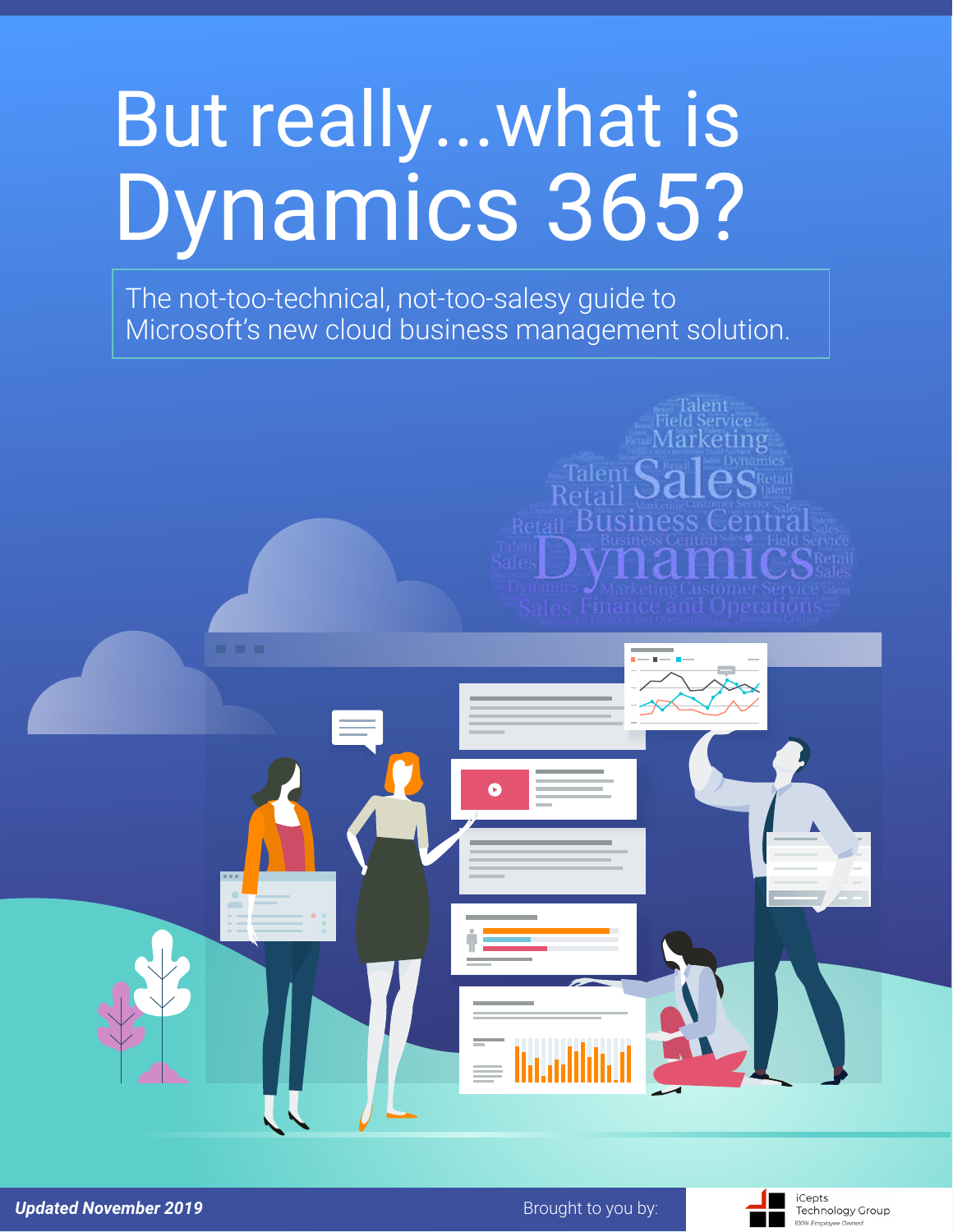### But really...what is Dynamics 365?

If you are confused about Microsoft's new business solution product lineup, you are not alone. The names and branding for their Dynamics ERP and CRM solutions have changed so often recently, it is hard to keep up. In fact, they don't even use the terms ERP and CRM anymore.

To help clear up some of the confusion, we'll try to cut through the marketing hype to help you understand just what Dynamics 365 is and what it could mean to your organization. This is only intended as an introduction, we'll cover topics at a high level and recommend resources when you are ready to dig deeper.

#### **Contents**

- 1. [A bird's-eye view of Dynamics 365](#page-2-0)
- 2. [...but wait, how about Dynamics 365 Business Central?](#page-3-0)
- 3. [Common questions about the other Dynamics solutions](#page-4-0)
- 4. [Which one do I need?](#page-5-0)
- 5. [Bottom line: How can Dynamics 365 improve my business?](#page-6-0)
- 6. [What are all these "insights" Microsoft talks about?](#page-10-0)
- 7. [Six tips to help you choose the right implementation partner](#page-12-0)
- 8. [Next steps and resources](#page-13-0)



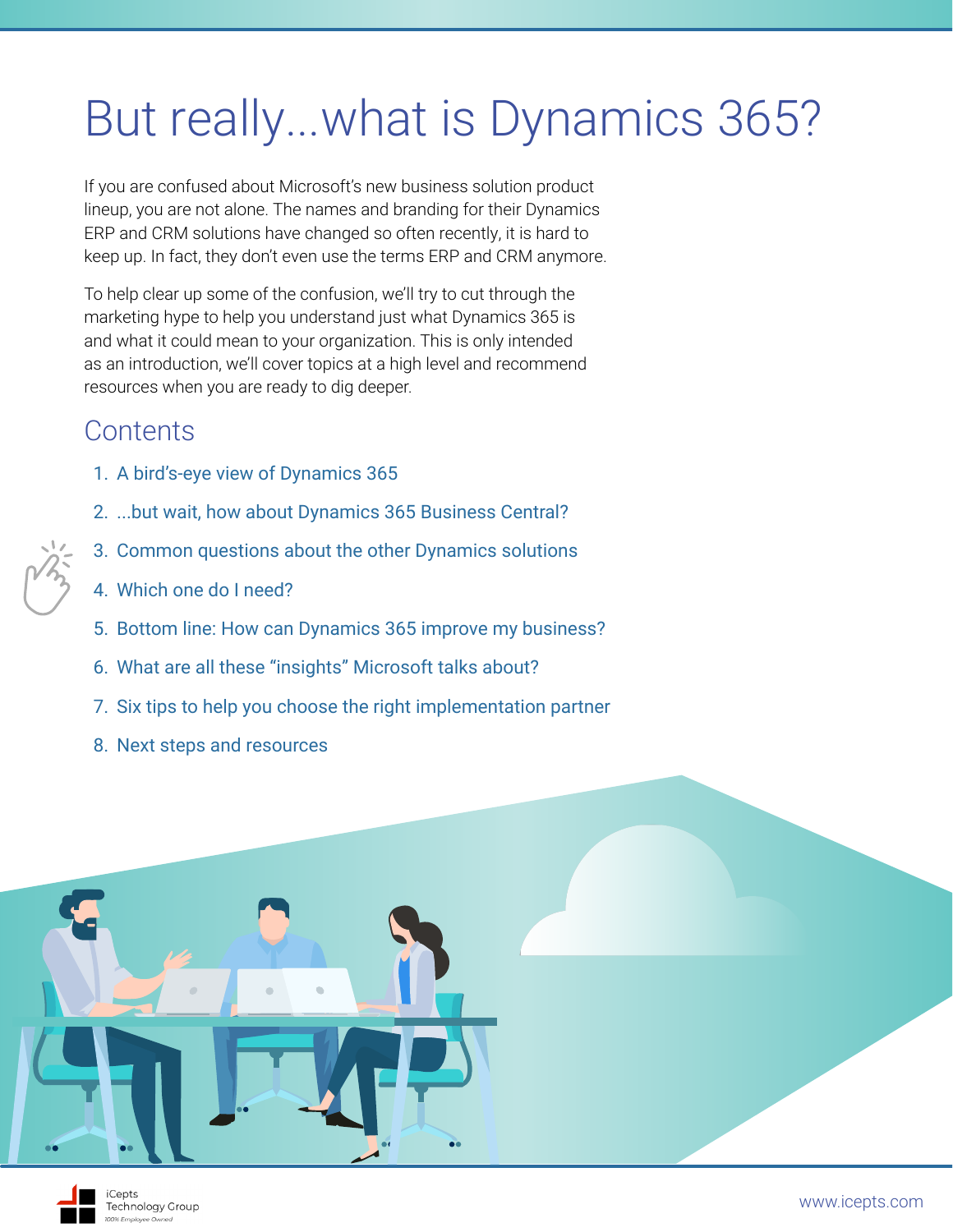## <span id="page-2-0"></span>1 A bird's-eye view of Dynamics 365

The fundamental purpose of Dynamics 365 is to manage financial, operational, and sales related business processes. Since those processes vary so much across industries and individual companies, the functionality of Dynamics has been compartmentalized into "Applications." Think of it like a Lego® set of modules that organizations can put together to fit their business needs. You can purchase the entire system or individual "apps" for the functionality you need.

Underpinning the business management functionality is shared data that drives the continuous flow of information and processes across the boundaries of departments, business units, and geographies.

Dynamics 365 Finance and Operations (the ERP apps) can be deployed in the cloud or on-premises. Dynamics 365 Customer Engagement (the CRM apps) can also be deployed both ways, however some functionality is limited or unavailable in an onpremises deployment.



■ Applications are no longer sold as "Plans". Ask your Microsoft Dynamics 365 Partner for information on base licenses, attach licenses and minimum user counts.

See more details and current pricing on [Microsoft's D365 site](https://dynamics.microsoft.com/en-us/pricing/)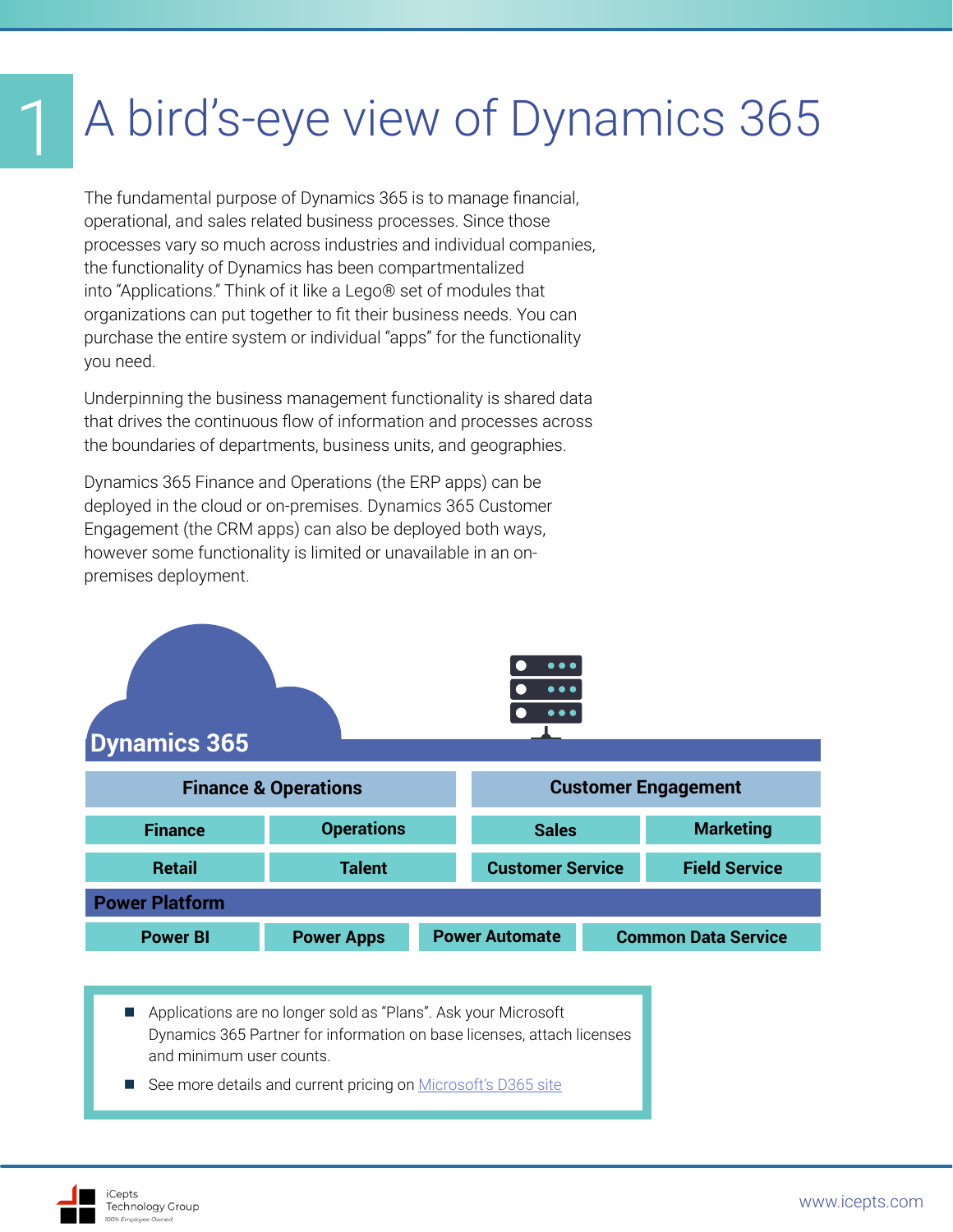# <span id="page-3-0"></span>2 ...but wait, how about<br>2 Dynamics 365 Business Central?

Even though it has a confusingly similar name, Microsoft Dynamics 365 Business Central is a completely separate product under the "Dynamics 365" brand umbrella. It includes full ERP and limited CRM functionality.

While the full Microsoft Dynamics 365 is targeted at larger, enterprise-level companies (more than 250 employees), Microsoft Dynamics 365 Business Central is generally recommended for small and mid-sized companies. Business Central is particularly suited to those in wholesale distribution and manufacturing. Core functionality supports basic business management processes, supply chain, warehouse, and project management, while the premium version supports more complex processes, such as assembly, manufacturing, and service management. With seamlessly integrated add-ons (extensions), it also fits professional services, construction companies, and e-commerce.

Dynamics 365 Business Central can be deployed in the cloud or onpremises.



[Microsoft's Business Central Site](https://dynamics.microsoft.com/en-us/business-central/overview/#pricing )

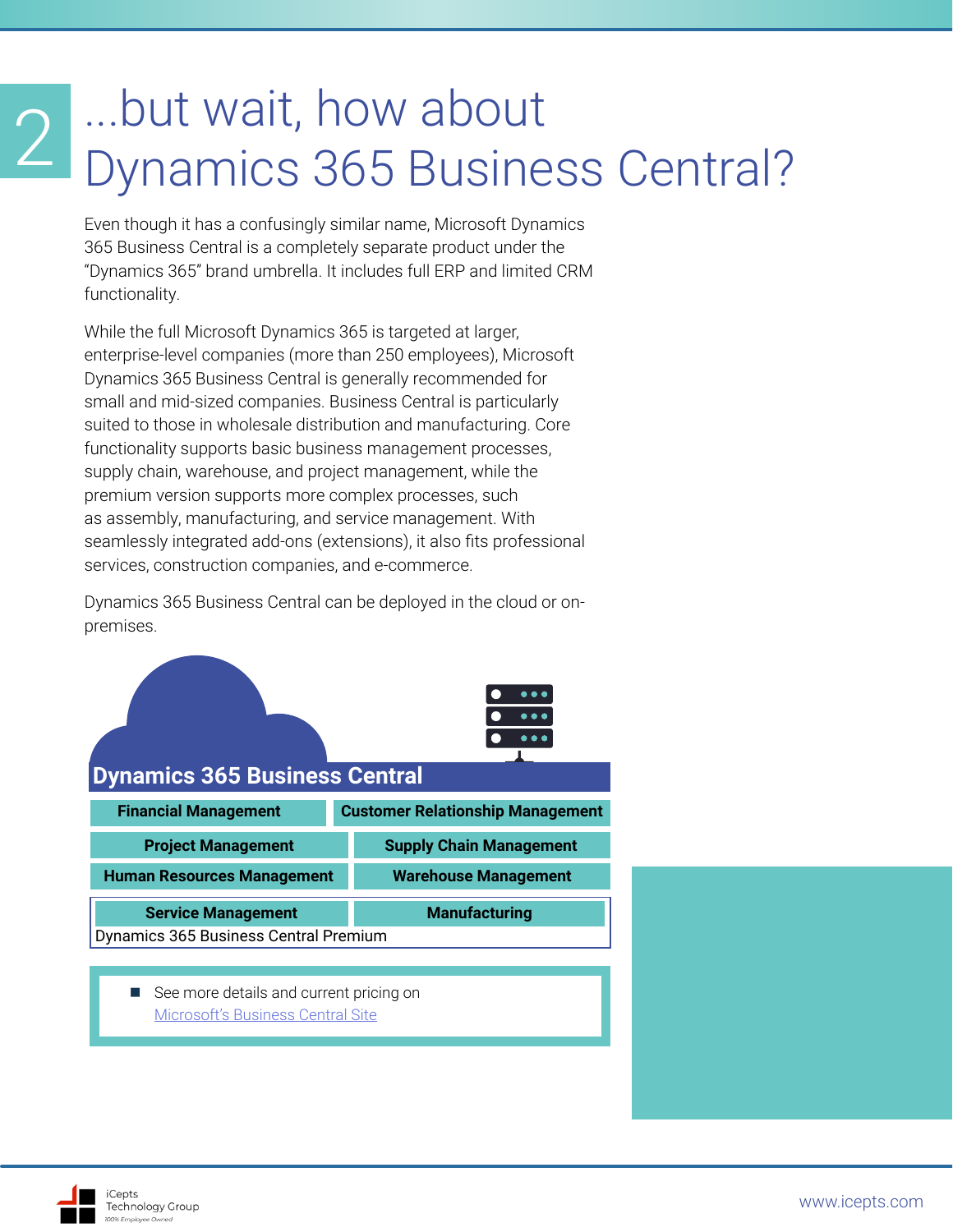## <span id="page-4-0"></span>Common questions about the Dynamics solutions

#### **What is the relationship of the Dynamics 365 solutions to the previous Dynamics ERP suite of solutions?**

- "Microsoft Dynamics 365 Business Central" was Dynamics NAV.
- "Microsoft Dynamics 365 for Finance and Operations" was Dynamics AX.
- "Microsoft Dynamics 365 Customer Engagement" was Dynamics CRM.

#### **Are Microsoft Dynamics NAV, AX, or CRM still available for purchase?**

- $\blacksquare$  New customers can only buy the Dynamics 365 versions of the software. Existing customers can still add licenses and modules as long as they are on annual support.
- Microsoft Partners are still actively working with and supporting NAV, AX, and CRM.

#### **What about Dynamics GP and Dynamics SL?**

- Microsoft Dynamics GP and Microsoft Dynamics SL are still independent products sold and supported by a dedicated group of Microsoft partners and used by tens of thousands of companies worldwide.
- While the majority of new development will be done for Dynamics 365, Microsoft has repeatedly confirmed their commitment to ongoing development and support for Dynamics GP and Dynamics SL. The last update was in 2019, with more updates already slated through 2028.
- Through Intelligent Edge, Dynamics GP and SL users can integrate with Dynamics 365 Business Central to take advantage of advanced cloud-based analytics and reporting.

*Note: Existing Dynamics GP and SL customers may be eligible to receive a discount on Microsoft Dynamics 365 subscription pricing.*

## Microsoft Product

### **Lifecycles**

Check on the lifecycle support dates for your product by visiting the [Microsoft Lifecycle Policy](https://support.microsoft.com/en-us/hub/4095338/microsoft-lifecycle-policy) site.

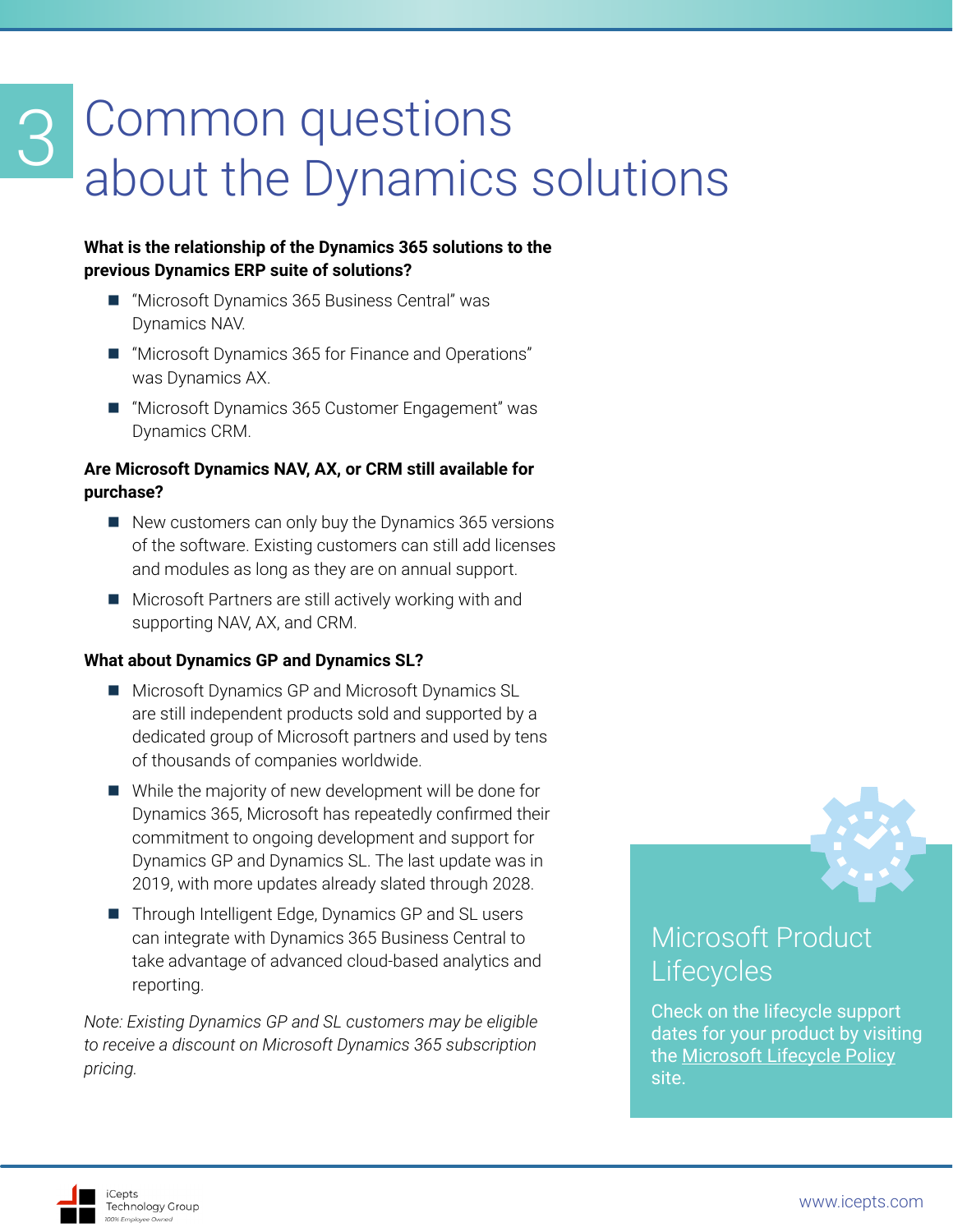## Which one do I need?

<span id="page-5-0"></span>4

Unfortunately, there is no easy answer to this question. On the ERP side, the first obvious decision point is cost, since Dynamics 365 Business Central can be less than half the price of Dynamics 365 for Finance and Operations which has a 20-user minimum. There was a time when Microsoft used the number of users to guide businesses to the "Enterprise" versions of software, but it's not as clear cut today.

The complexity of the business processes that an organization uses has become more of a driver to the edition of the software. If you've got a tight budget and a limited number of users, it's smart to see if Business Central can support the processes that run your organization. For those larger businesses with more complex requirements and more people who need to interact with the financial and operations management software, looking at Dynamics 365 for Finance and Operations makes sense.

Full CRM functionality is available in Microsoft Dynamics 365 Customer Engagement; however, some CRM features are included in Business Central too.

The modular configuration of Dynamics 365 helps those businesses that have complex needs in a specific function, like retail or field service. Both editions take full advantage of Microsoft 's strength in connections to productivity tools (Office 365), business intelligence, and mobile capabilities.

#### Partner guidance

In the end, looking to an expert to help you determine which of the two flavors of Dynamics 365 best suits your business is likely to save you time, money, and headaches. Many Dynamics certified partners have spent years, if not decades, working with the Microsoft ERP and CRM solutions and have witnessed the evolution of Dynamics 365.

Experienced Microsoft Dynamics partners start by understanding your business requirements and then match the solution that best fits. They will help you understand the implications and limitations of licensing, which in themselves can be daunting. Most importantly, they can help you establish the right software and technology foundation to support your long-term business strategies.

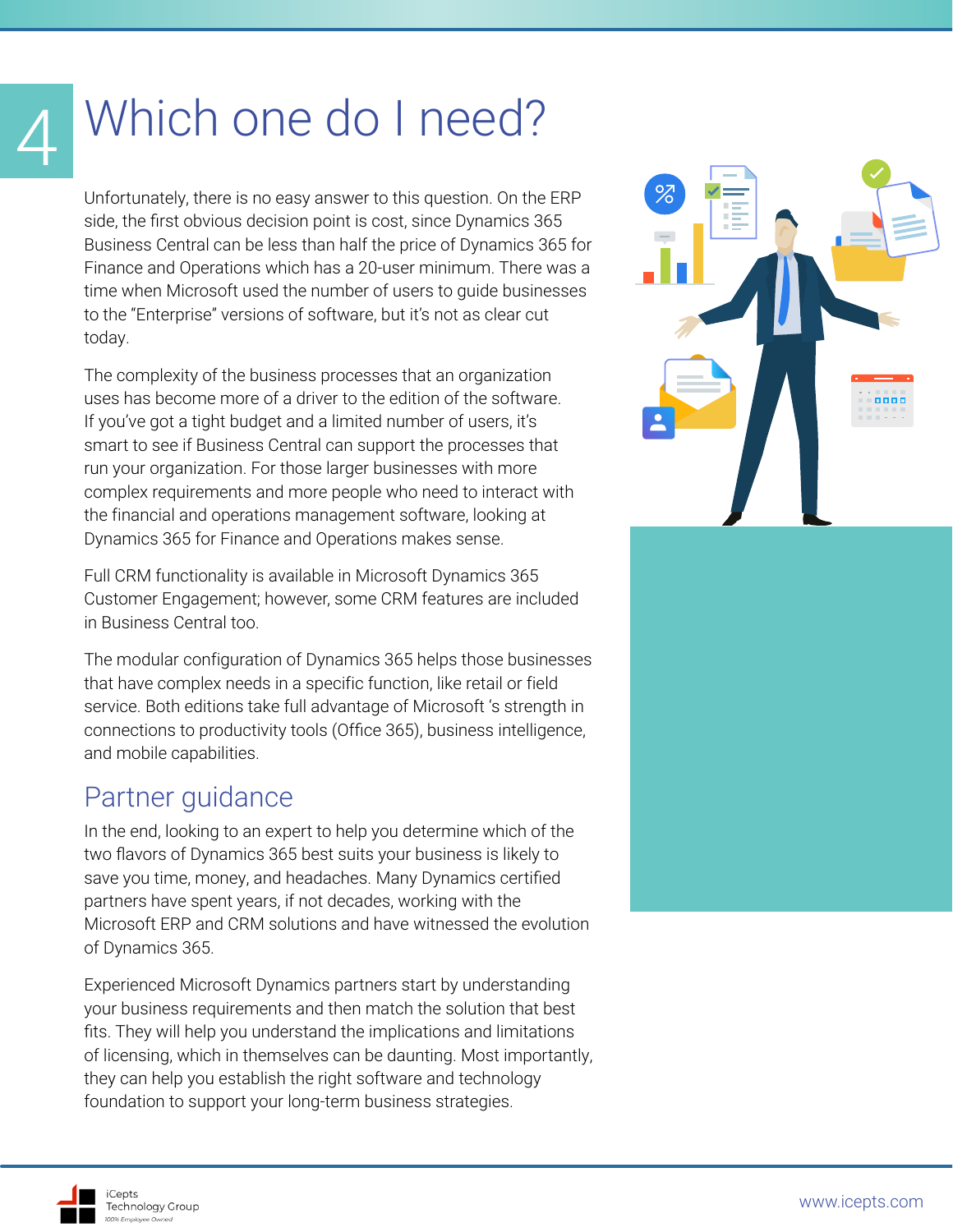#### <span id="page-6-0"></span>Bottom line: How can Dynamics 365 improve my business? 5

Switching to a new business management system is a big decision for any organization. The time taken to evaluate systems, migrate data, and train employees interrupts regular business. All this effort needs to be worth the time and frayed nerves.

How can Dynamics 365 improve the day-to-day operation of your business as well as the long-term results? For most organizations, moving to a modern, cloud-based business management solution delivers the most impact in three main categories:

- Automated processes and workflows
- Cross-department data and process flow
- Centralized data management

Through automated processes, the most common tasks, such as creating invoices and purchase orders are done efficiently and with fewer errors. Invoices that are correct and go out faster mean you get paid more quickly.

Removing the barriers between departments also creates efficiencies to move a product order through manufacturing, turn a sales order into a shipment, and send the invoice for a service call. The digital flow of business processes reduces the miscommunication, lag times, and workarounds that plague most organizations.

Centralized data management is the key to unlock the digital transformation that everyone talks about these days. When you control the data flowing in, through, and out of your business, you really can transform operations. You can deliver personalized information, predict customer behavior, optimize inventory, and much more.

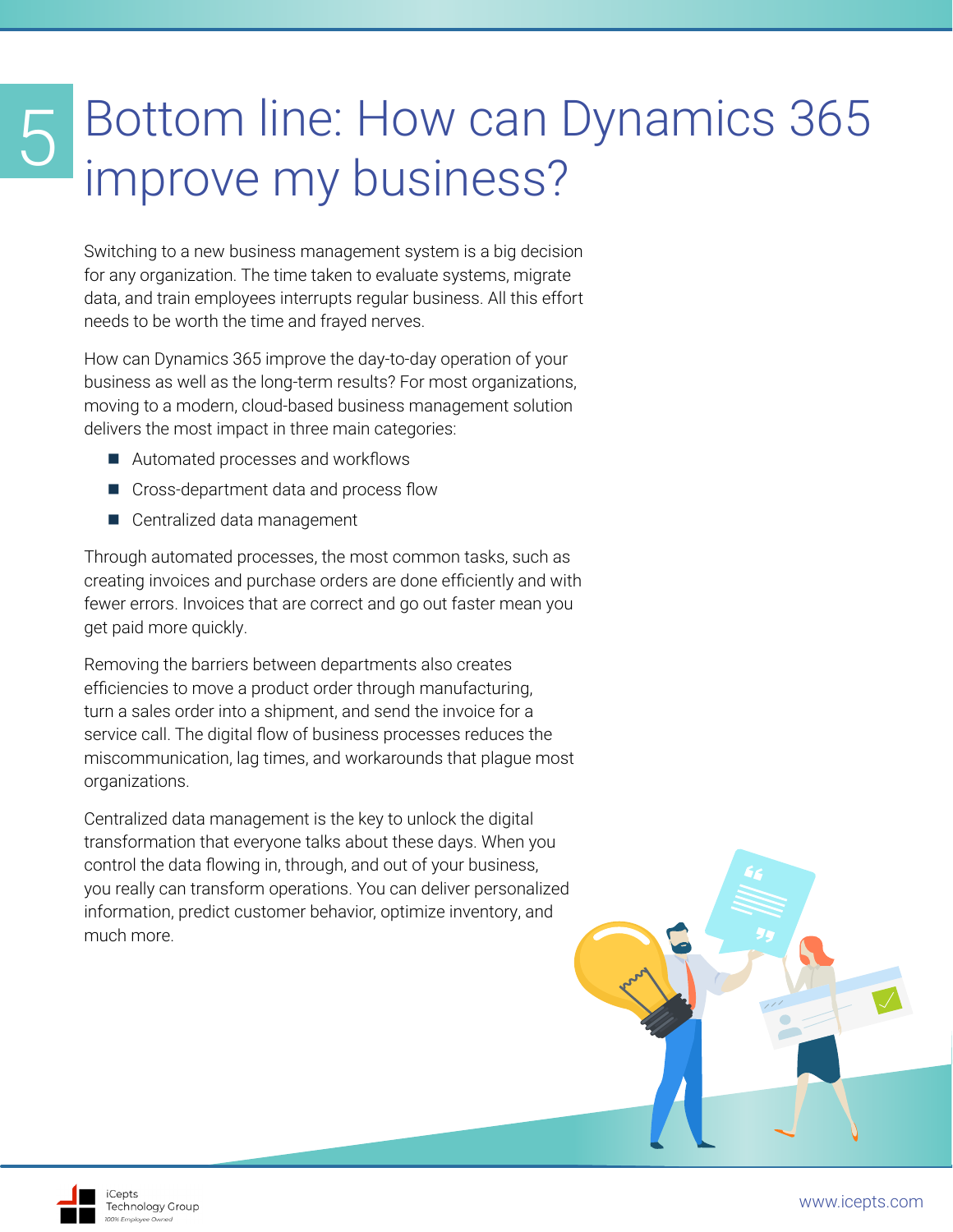#### How Dynamics 365 can improve business

Let's take a look at how the automation, process flow, and centralized data that Dynamics 365 brings to your business can impact different departments. These examples are simplified and limited but will give you some perspective. **The possibilities are endless when fueled by your creativity and a good partner to help you make them happen.** 

#### Sales

- **Automation.** Notify sales teams when a customer enters a service ticket or inquiry.
- **Process Flow.** Shorten ramp up times and increase deal size with event-driven sales process that guides your sales rep's actions.
- **Centralized Data.** Centralize customer interactions and transactions—both current and historic—to keep salespeople on task.

#### Customer Service

- **Automation.** Dynamically guide agents to the right actions by surfacing relevant information exactly when they need it.
- **Process Flow.** Create work orders and schedule and dispatch technicians with relevant customer information.
- **Centralized Data.** Deliver value at every touchpoint with a 360-degree view of each customer's journey.

#### Field Service

- **Automation.** Automatically schedule the technician with the right job skills and best location to fit in more appointments per day.
- **Process Flow.** Provide mobile access to back office information so technicians can update work order details and initiate the billing process.
- **E Centralized Data.** Synchronize and track inventory down to the truck level with realtime visibility for higher first-time fix rates.

#### Project Service Automation

- **Automation.** Enable intelligent and relevant skills-based assignments with real-time visibility to resources using a unified scheduling engine.
- **Process Flow.** Prioritize projectbased sales opportunities with builtin intelligence to plan for successful outcomes.
- **Centralized Data.** Anticipate resource demand and ensure the right resources are on the right projects, keeping utilization high.

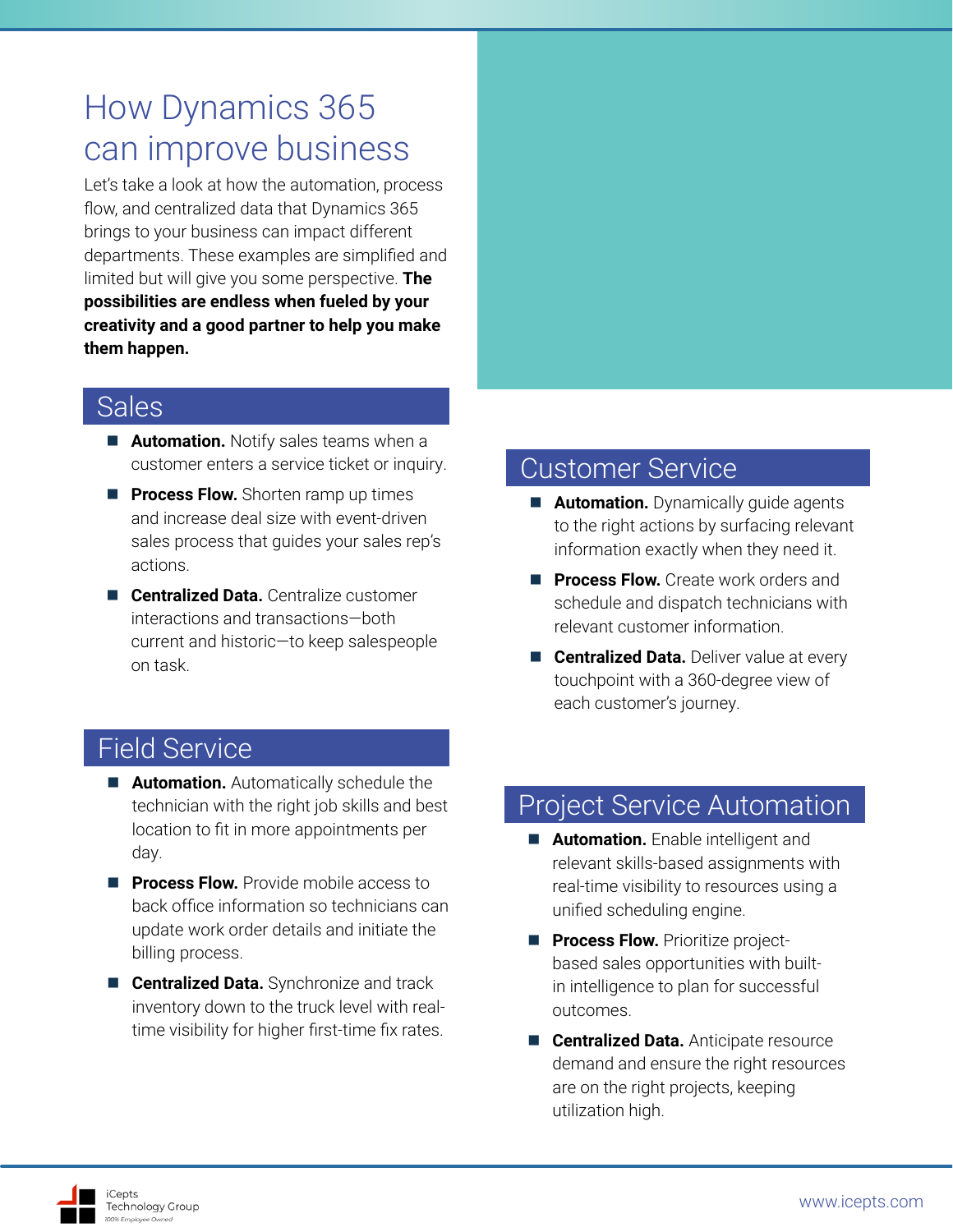#### Marketing

- **Automation.** Use configurable templates, reusable content blocks, design tools, and videos to deliver content based on customer engagement.
- **Process Flow.** Prioritize leads, automate hand-off, and track progress with shared information and connected processes between sales and marketing.
- **Centralized Data.** Improve marketing ROI with embedded intelligence and analytics that track marketing performance.

#### Finance and Operations

- **Automation.** Optimize workforce productivity with role-based workspaces that provide intelligent automation, task prioritization, and integration with Office 365 applications.
- **Process Flow.** Minimize operational costs across business geographies with financial process automation, encumbrance, budget planning, budget control, and three-way matching.
- **Centralized Data.** Improve product quality by identifying and resolving issues through real-time insights and predictive intelligence.



#### **Talent**

- **Automation.** Welcome new hires with personalized onboarding checklists and clearly defined processes that reduce administrative burden.
- **Process Flow.** Collaborate during the hiring process, sharing candidate information through talent sourcing, recruiting, and selection.
- **Centralized Data.** Support professional development by tracking employee accomplishments, certifications, and training.

#### Retail

- **Automation.** Acquire inventory from the right vendor at the right price and allocate and replenish stores based on season, market demand, and competitive pressures.
- **Process Flow.** Give customers the convenience and flexibility to buy in-store, pick up in other locations, or get home delivery through connected ordering and fulfillment.
- **Centralized Data.** Support omni-channel buying with real-time product, customer, inventory, and order visibility.

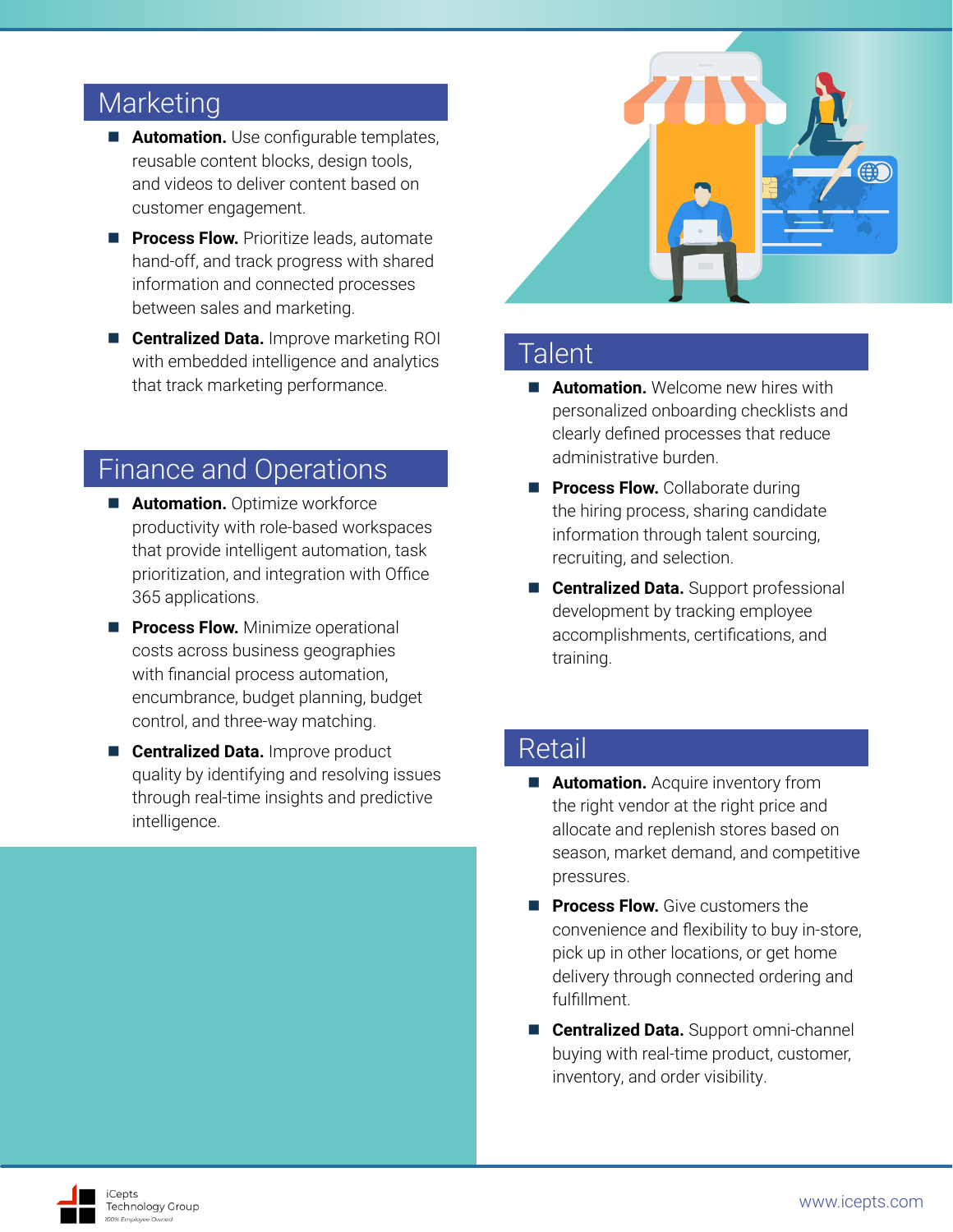#### How Dynamics 365 Business Central can improve business

Dynamics 365 Business Central is the more affordable option likely to appeal to small and mid-sized companies. Business Central includes standard configurations for most business processes, but you can change the configuration to suit your business' needs. **With the help of a good partner, you'll be able to apply the full potential of the solution to meet your organization's unique requirements.**

- **Financial management.** Processes across accounting, sales, purchasing, and inventory support cross-department workflow. Built-in Power BI dashboards provide end-to-end visibility into operations.
- Customer relationship management. Centralized customer information and lead tracking allows sales people to work from a single source. Guidance on best upsell, cross-sell, and renewal opportunities can increase sale values.
- **Project Management.** Create, manage, and track customer projects using timesheets along with advanced job costing and reporting capabilities. Budget management helps ensure project profitability.
- **Supply chain management. Built-in** intelligence helps to predict when and what to replenish. With dynamically updated inventory levels, employees know what is in stock and available to ship.

*Need More? You can choose from hundreds of add-ons, also called extensions, for the entire Dynamics 365 product line, from the marketplace at [AppSource.microsoft.com.](http://AppSource.microsoft.com)*



- **Warehouse management.** Support efficient order fulfillment, tracking item transactions, and movement. Set up bins based on warehouse layout and storage unit dimensions.
- **Service management.** Monitor service tasks, workloads, and employee skills to effectively assign resources and accelerate case resolution.
- **Manufacturing.** Calculate and optimize manufacturing capacity and resources to improve production schedules and meet customer demands.



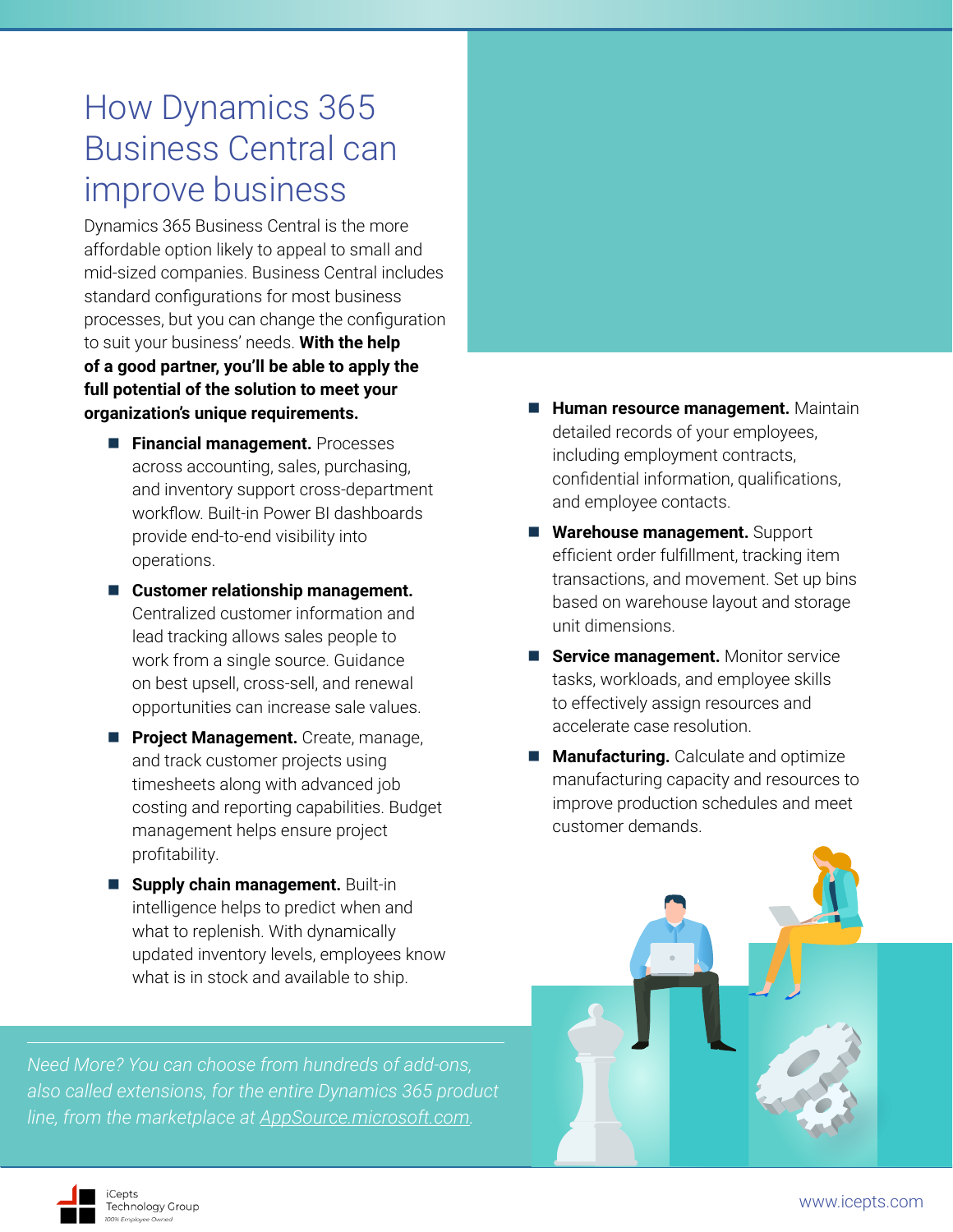# <span id="page-10-0"></span>What are all these "insights"<br>Microsoft talks about?

Every marketing description of Dynamics 365 includes the promise of powerful "insights" and "intelligent" processes. While there definitely is plenty of hype, the message is important. Most organizations have reached a point of overload—they are collecting more data than ever, but it is creating more confusion than clarity.

Through a number of business intelligence, analytics, and machine learning tools, Microsoft is helping organizations break down silos of data, organize it, and turn it into usable information. In addition, they are introducing the next generation of data management to the masses with machine learning, artificial intelligence, and augmented reality. Let's take a very high-level look at the most common data management tools.

#### Power BI

Power BI is the workhorse of the Microsoft business analytics solution set. Delivered through visual dashboards, the cloud-based business intelligence service can connect to a variety of sources. By integrating Power BI with other tools, including Microsoft Excel, most users can get up to speed quickly to:

- Connect to hundreds of data sources both on premises and in the cloud.
- Use Power Query to simplify data collection, transformation, integration, and enrichment.
- Create reports using built-in visuals or create your own custom visuals.



#### Microsoft Power platform

A combination of PowerApps, PowerBI, and Microsoft Power Automate (formerly Flow), Microsoft Power platform is built on the Common Data Service for Apps. The Power platform is designed to help businesses support their unique workflows and business processes through "apps" created with a combination of these tools. The point-and-click approach to app building makes it easy for anyone familiar with Microsoft Office to customize and extend Dynamics 365 and Office 365.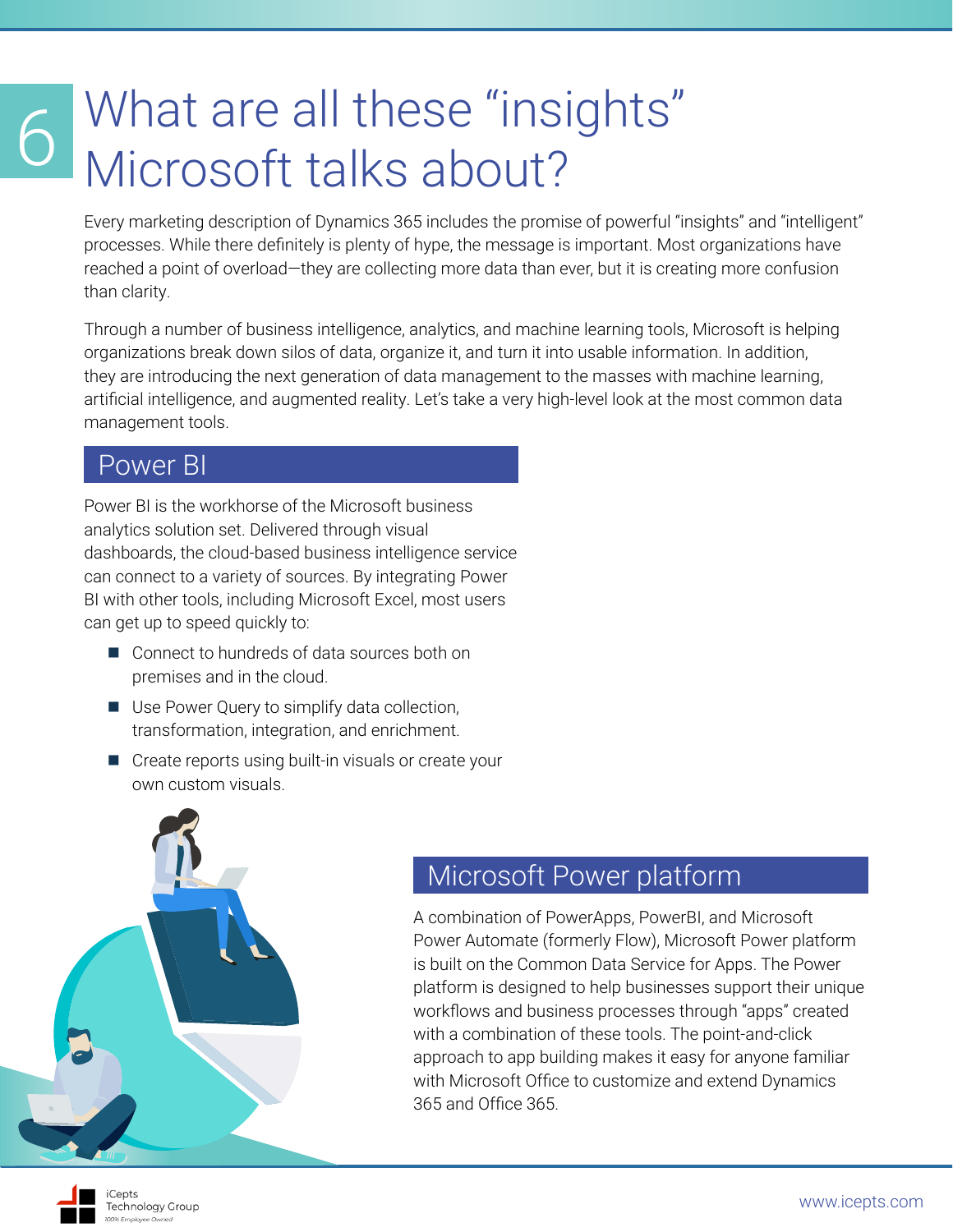## More insights

#### Microsoft Dynamics 365 AI

Microsoft is beginning to build their catalog of artificial intelligence tools to support predictive modeling. At publication time, there are three out-of-the-box Dynamics 365 AI applications which can also be customized to address different scenarios via the power of Microsoft Azure.

- Dynamics 365 AI for Sales: Provides insights into trends and predicts the behavior of customers.
- Dynamics 365 AI for Customer Service: Optimizes support operations and creates better customer service experiences.
- Dynamics 365 AI for Market Insights: Uses social and web insights to understand and engage with customers.



#### Mixed reality

Microsoft is also introducing mixed reality to the broader market through a selection of mixed reality extensions for Dynamics 365. Microsoft Dynamics 365 Remote Assist helps field service technicians collaborate with remote experts. Microsoft Dynamics 365 Layout provides a hologram experience for 3D models. Both of these solutions use Microsoft HoloLens to connect users with the virtual experiences.

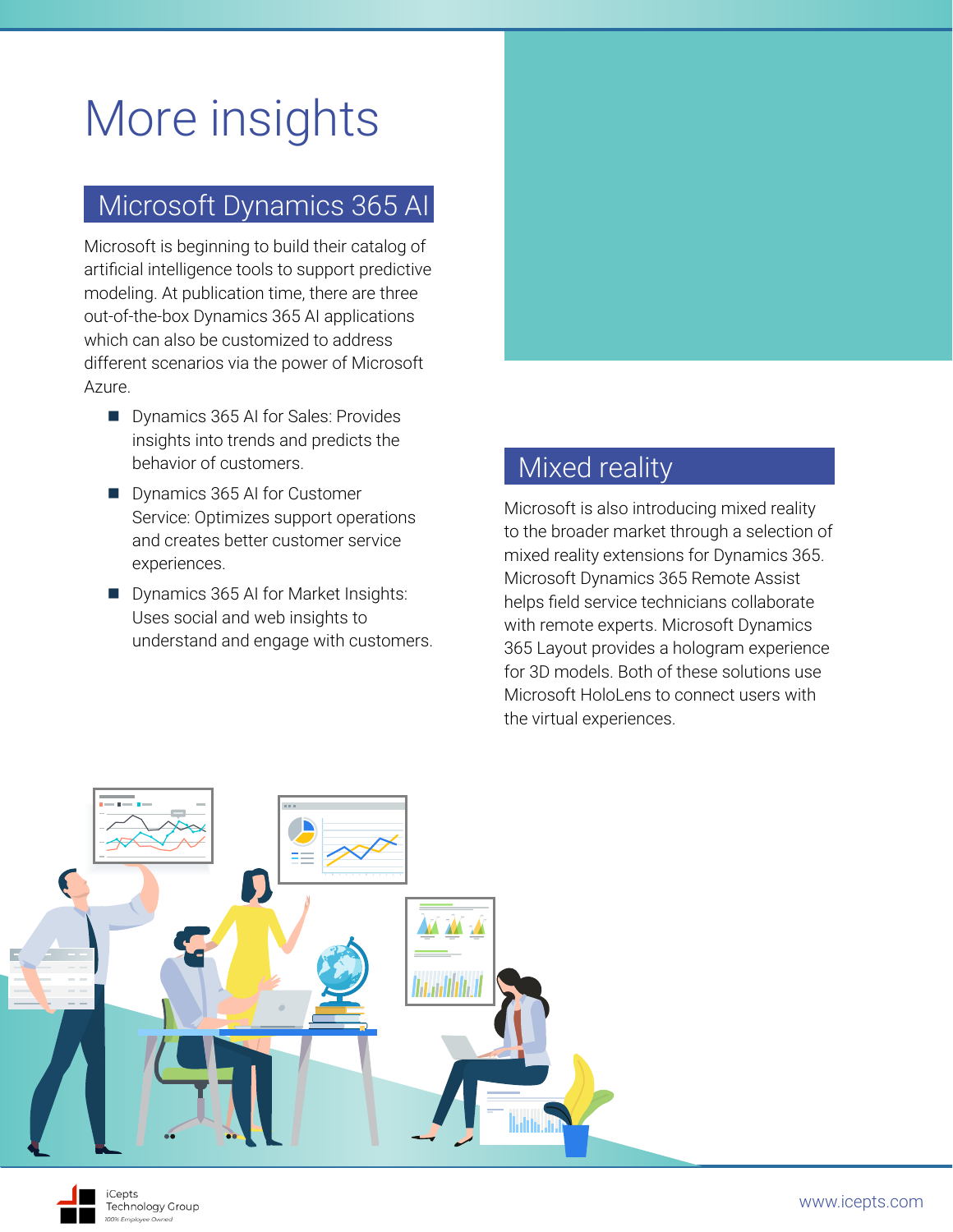## <span id="page-12-0"></span>Seven tips to help you choose the right implementation partner

Microsoft Dynamics 365 provides the foundation of your business operations for the future. A great partner will help you make the most of your investment, helping your organization thrive in the digital world. The partner you choose should help you take full advantage of technology to improve your business processes for a long-term return on investment.

- **1. Pay attention to how they respond from the start.** If you have trouble getting quick response during the sales cycle, that's a clear warning sign.
- **2. Talk about your current processes honestly.** They should be interested in how your business currently operates and be looking for opportunities to streamline processes.
- **3. Ask them about their relationship with Microsoft.** Your partner should be well connected with Microsoft experts. Ask them what kind of training their team receives to stay up to date.
- **4. Get references from their previous clients.** Don't be afraid to ask for customers that are in the same industry as yours. Create a list of questions to ask during the call or visit, so you cover all the topics that are important to your decision.
- **5. Understand their processes.** They should be able to clearly define their implementation processes, backed up by project plans and time frame estimates.
- **6. Discuss what the training program will look like**. Find out exactly what kind of training they will provide to your team, how long it will take, and if there will be ongoing options.
- **7. Ask them about support after the implementation is done.**  Many partners offer different levels of support to meet the unique requirements of clients. You might also want to ask them what percentage of their clients have worked with them for more than five years.

Above all, the partner you choose should be invested in your success. They should be eager to answer all your questions and demonstrate their expertise and professionalism. Ask the hard questions and demand straight answers.



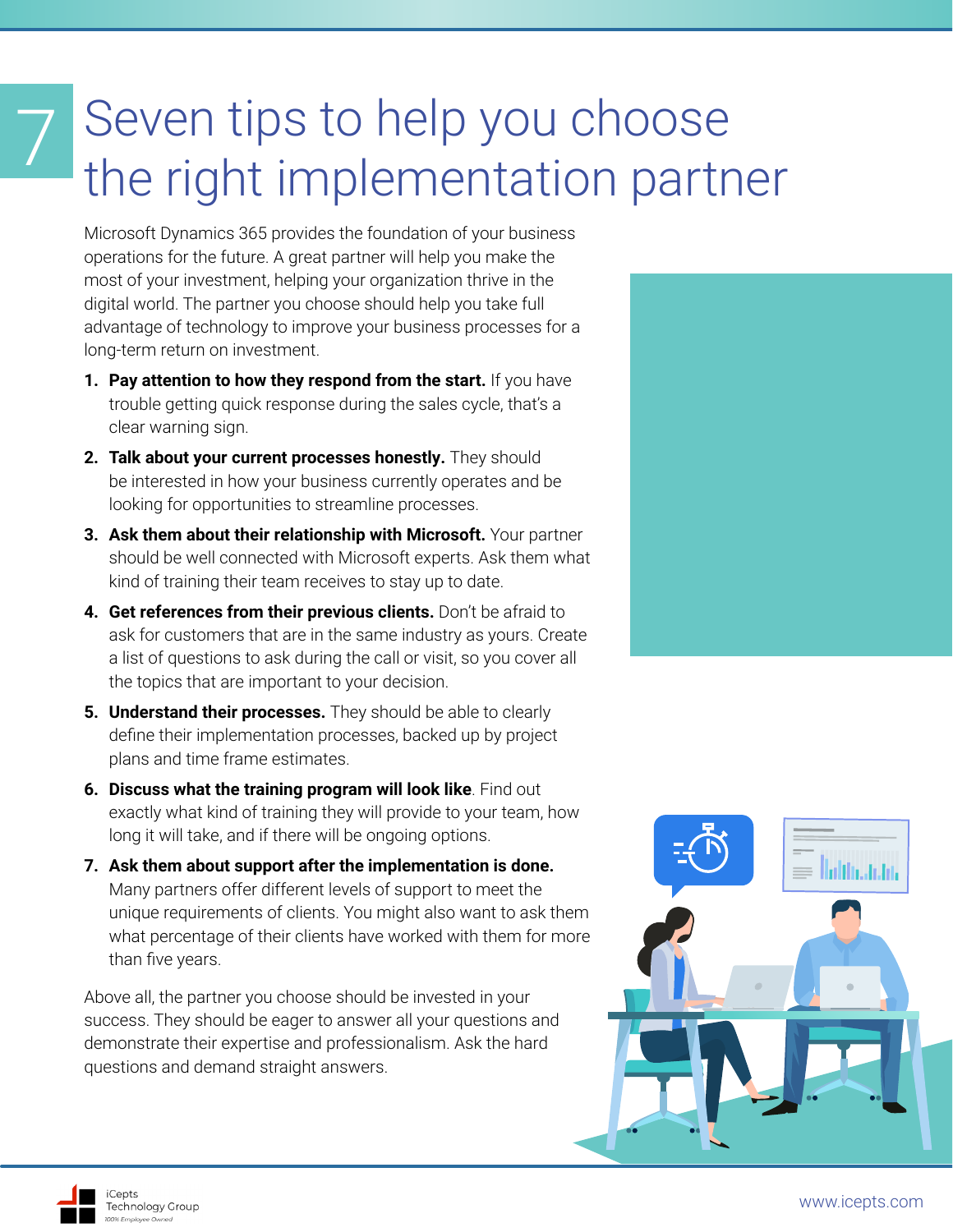## <span id="page-13-0"></span>Next steps and resources

Today's business technology choices can feel confusing and overwhelming. Selecting the correct business management system for your company is critical for your future success. Feel confident with iCepts Technology Groups Inc.'s approach to ERP selection including:

- Honest business assessment on which business solution and deployment option would be best suited for your company.
- No obligation, in-depth process analysis and structured meetings to learn about your business process flows and goals.
- **Leveraging our extensive business management systems** experience to offer guidance from having been in business since 1980.
- Being a certified Microsoft Cloud Solution Provider (CSP).
- Consulting with our vast industry knowledge team with decades of experience.
- Free 1 Hour Business Central Assessment
- One-Stop Shop technology partner for ERP, Warehouse Management Systems, Infrastructure, Microsoft Office, plus other supply chain management and business solutions.

Learn more about iCepts Technology Group, Inc. and Microsoft Dynamics 365 Business Central Below:

Visit our website at [www.icepts.com](http://www.icepts.com)

Request a [Free 1 Hour Microsoft Dynamics 365 Business Assessment](https://appsource.microsoft.com/en-us/marketplace/consulting-services/icepts_technology-516140.365-business-central-free?industry=distribution&product=dynamics-365-business-central%3Bdynamics-365-for-customer-services%3Bdynamics-365-for-field-services%3Bdynamics-365-for-finance-and-operations%3Bdynamics-365-for-project-service-automation%3Bdynamics-365-for-sales&search=icepts)

Contact Us at 717-704-1000 x3010 or [info@icepts.com](mailto:info%40icepts.com?subject=What%20is%20Dynamics%20365%20White%20Paper)

*Request a [Free 1 Hour](https://appsource.microsoft.com/en-us/marketplace/consulting-services/icepts_technology-516140.365-business-central-free?industry=distribution&product=dynamics-365-business-central%3Bdynamics-365-for-customer-services%3Bdynamics-365-for-field-services%3Bdynamics-365-for-finance-and-operations%3Bdynamics-365-for-project-service-automation%3Bdynamics-365-for-sales&search=icepts)  [Microsoft Dynamics](https://appsource.microsoft.com/en-us/marketplace/consulting-services/icepts_technology-516140.365-business-central-free?industry=distribution&product=dynamics-365-business-central%3Bdynamics-365-for-customer-services%3Bdynamics-365-for-field-services%3Bdynamics-365-for-finance-and-operations%3Bdynamics-365-for-project-service-automation%3Bdynamics-365-for-sales&search=icepts)  [365 Business](https://appsource.microsoft.com/en-us/marketplace/consulting-services/icepts_technology-516140.365-business-central-free?industry=distribution&product=dynamics-365-business-central%3Bdynamics-365-for-customer-services%3Bdynamics-365-for-field-services%3Bdynamics-365-for-finance-and-operations%3Bdynamics-365-for-project-service-automation%3Bdynamics-365-for-sales&search=icepts)  [Assessment](https://appsource.microsoft.com/en-us/marketplace/consulting-services/icepts_technology-516140.365-business-central-free?industry=distribution&product=dynamics-365-business-central%3Bdynamics-365-for-customer-services%3Bdynamics-365-for-field-services%3Bdynamics-365-for-finance-and-operations%3Bdynamics-365-for-project-service-automation%3Bdynamics-365-for-sales&search=icepts)*